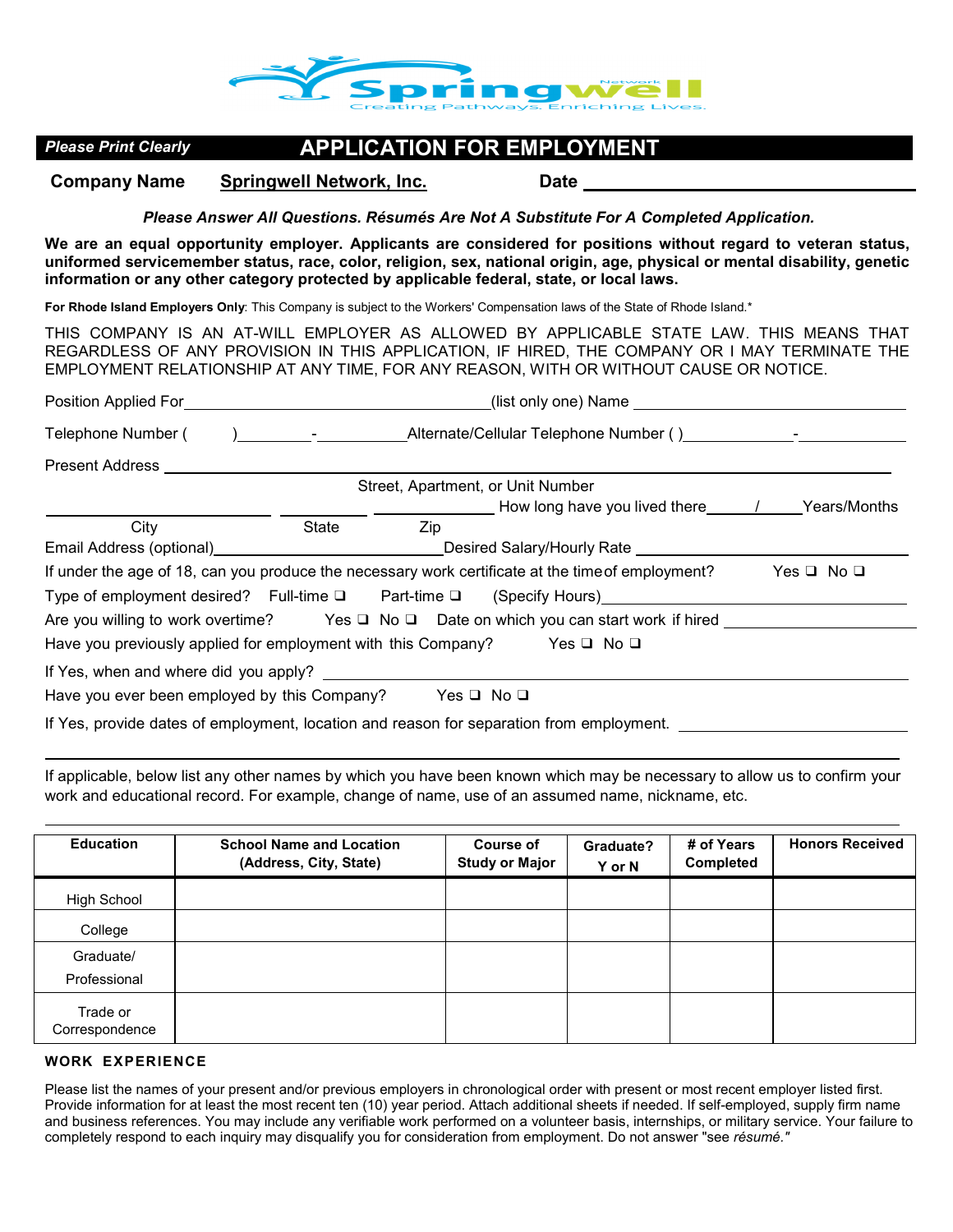

Employer

| <b>Name</b> | <b>Address</b>                                                                                                                                                                                                                 | <b>Type of Business</b> |  |  |
|-------------|--------------------------------------------------------------------------------------------------------------------------------------------------------------------------------------------------------------------------------|-------------------------|--|--|
|             |                                                                                                                                                                                                                                |                         |  |  |
|             |                                                                                                                                                                                                                                |                         |  |  |
|             |                                                                                                                                                                                                                                |                         |  |  |
|             |                                                                                                                                                                                                                                |                         |  |  |
|             |                                                                                                                                                                                                                                |                         |  |  |
|             |                                                                                                                                                                                                                                |                         |  |  |
|             |                                                                                                                                                                                                                                |                         |  |  |
|             |                                                                                                                                                                                                                                |                         |  |  |
|             |                                                                                                                                                                                                                                |                         |  |  |
| <b>Name</b> | <b>Address</b>                                                                                                                                                                                                                 | <b>Type of Business</b> |  |  |
|             | Telephone (Changel 2011) [2012 To Lates Employed From The Manuscript Control of To Lates Control Dates Employed From The Manuscript Control of To Lates Control of To Lates Control of To Lates Control of To Lates Control of |                         |  |  |
|             |                                                                                                                                                                                                                                |                         |  |  |
| Employer    |                                                                                                                                                                                                                                |                         |  |  |
|             |                                                                                                                                                                                                                                |                         |  |  |
|             |                                                                                                                                                                                                                                |                         |  |  |
|             |                                                                                                                                                                                                                                |                         |  |  |

| Have you ever been terminated or asked to resign from any job?                                              | $\Box$ Yes $\Box$ No If Yes how many times? |  |  |  |
|-------------------------------------------------------------------------------------------------------------|---------------------------------------------|--|--|--|
| Has your employment ever been terminated by mutual agreement?                                               | $\Box$ Yes $\Box$ No If Yes how many times? |  |  |  |
| Have you ever been given the choice to resign rather than be terminated?                                    | $\Box$ Yes $\Box$ No If Yes how many times? |  |  |  |
| If you answered Yes to any of the above three questions, please explain the circumstances of each occasion. |                                             |  |  |  |

#### **REFERENCES** [Optional]

Please list the names of additional work-related references we may contact. Individuals with no prior work experience may list school or volunteer-related references.

| <b>NAME</b> | <b>POSITION</b> | <b>COMPANY</b> | <b>WORK RELATIONSHIP</b><br>(i.e. supervisor, co-<br>worker) | <b>TELEPHONE</b> |
|-------------|-----------------|----------------|--------------------------------------------------------------|------------------|
|             |                 |                |                                                              |                  |
|             |                 |                |                                                              |                  |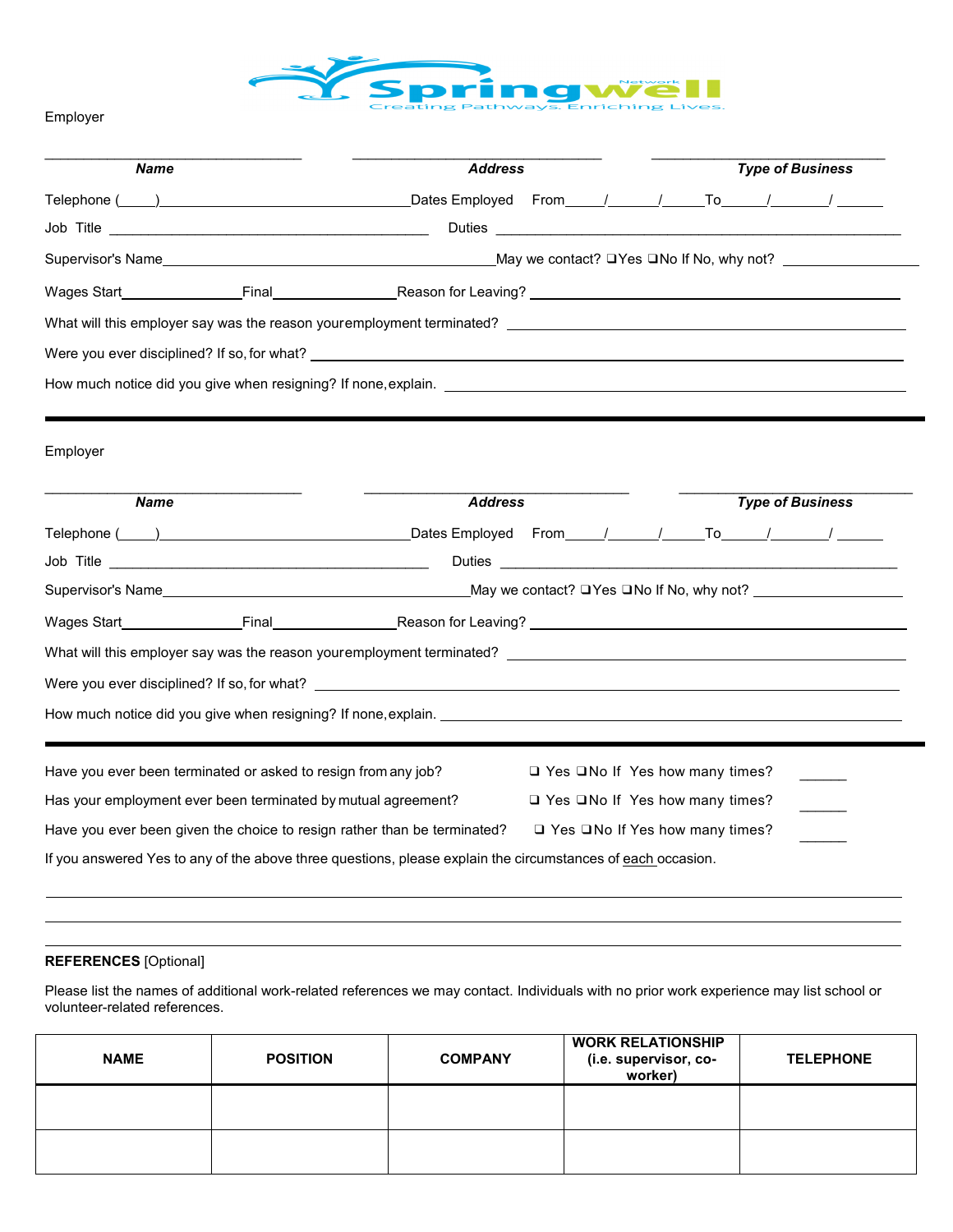

Please list the names of personal references (not previous employers or relatives) who you know that we may contact.

| <b>NAME</b> | <b>OCCUPATION</b> | <b>ADDRESS</b> | <b>TELEPHONE</b> | <b>NUMBER OF YEARS</b><br><b>KNOWN</b> |
|-------------|-------------------|----------------|------------------|----------------------------------------|
|             |                   |                |                  |                                        |
|             |                   |                |                  |                                        |

**DRIVING INFORMATION [Optional]** (Complete only if driving is an essential function of the job for which you are applying).

| Do you have a current valid driver's license? $\Box$ Yes $\Box$ No If yes, License No.: | State: |
|-----------------------------------------------------------------------------------------|--------|
| <b>Expiration Date:</b>                                                                 |        |

If you do not have a driver's license for the state in which you currently reside, why not?

Has your license ever been suspended or revoked?  $\Box$  Yes  $\Box$  No

If yes, explain:

Do you have personal automobile insurance?  $\Box$  Yes  $\Box$  No

If no, explain:

Have you ever been denied personal automobile insurance or has it ever been terminated or suspended?  $\Box$  Yes  $\Box$  No If yes, explain:

Please list all moving traffic violations in the last five (5) years:

| <b>OFFENSE</b> | <b>DATE</b> | <b>LOCATION</b> | <b>COMMENTS</b> |
|----------------|-------------|-----------------|-----------------|
|                |             |                 |                 |
|                |             |                 |                 |

# **APPLICANT CERTIFICATION**

I understand and agree that if driving is a requirement of the job for which I am applying, my employment and/or continued employment is contingent on possessing a valid driver's license for the state in which I reside and automobile liability insurance in an amount equal to the minimum required by the state where I reside.

I understand that the Company may now have, or may establish, a drug-free workplace or drug and/or alcohol testing program consistent with applicable federal, state, and local law. If the Company has such a program and I am offered a conditional offer of employment, I understand that if a pre-employment (post-offer) drug and/or alcohol test is positive, the employment offer may be withdrawn. I agree to work under the conditions requiring a drug-free workplace, consistent with applicable federal, state, and local law. I also understand that all employees of the location, pursuant to the Company's policy and federal, state, and local law, may be subject to urinalysis and/or blood screening or other medically recognized tests designed to detect the presence of alcohol or illegal or controlled drugs. If employed, I understand that the taking of alcohol and/or drug tests is a condition of continual employment and I agree to undergo alcohol and drug testing consistent with the Company's policies and applicable federal, state, and local law.

If employed by the Company, I understand and agree that the Company, to the extent permitted by federal, state, and local law, may exercise its right, without prior warning or notice, to conduct investigations of property (including, but not limited to, files, lockers, desks, vehicles, and computers) and, in certain circumstances, my personal property.

I understand and agree that as a condition of employment and to the extent permitted by federal, state, and local law, I may be required to sign a confidentiality, restrictive covenant, and/or conflict of interest statement.

I certify that all the information on this application, my résumé, or any supporting documents I may present during any interview is and will be complete and accurate to the best of my knowledge. I understand that any falsification, misrepresentation, or omission of any information may result in disqualification from consideration for employment or, if employed, disciplinary action, up to and including immediate dismissal.